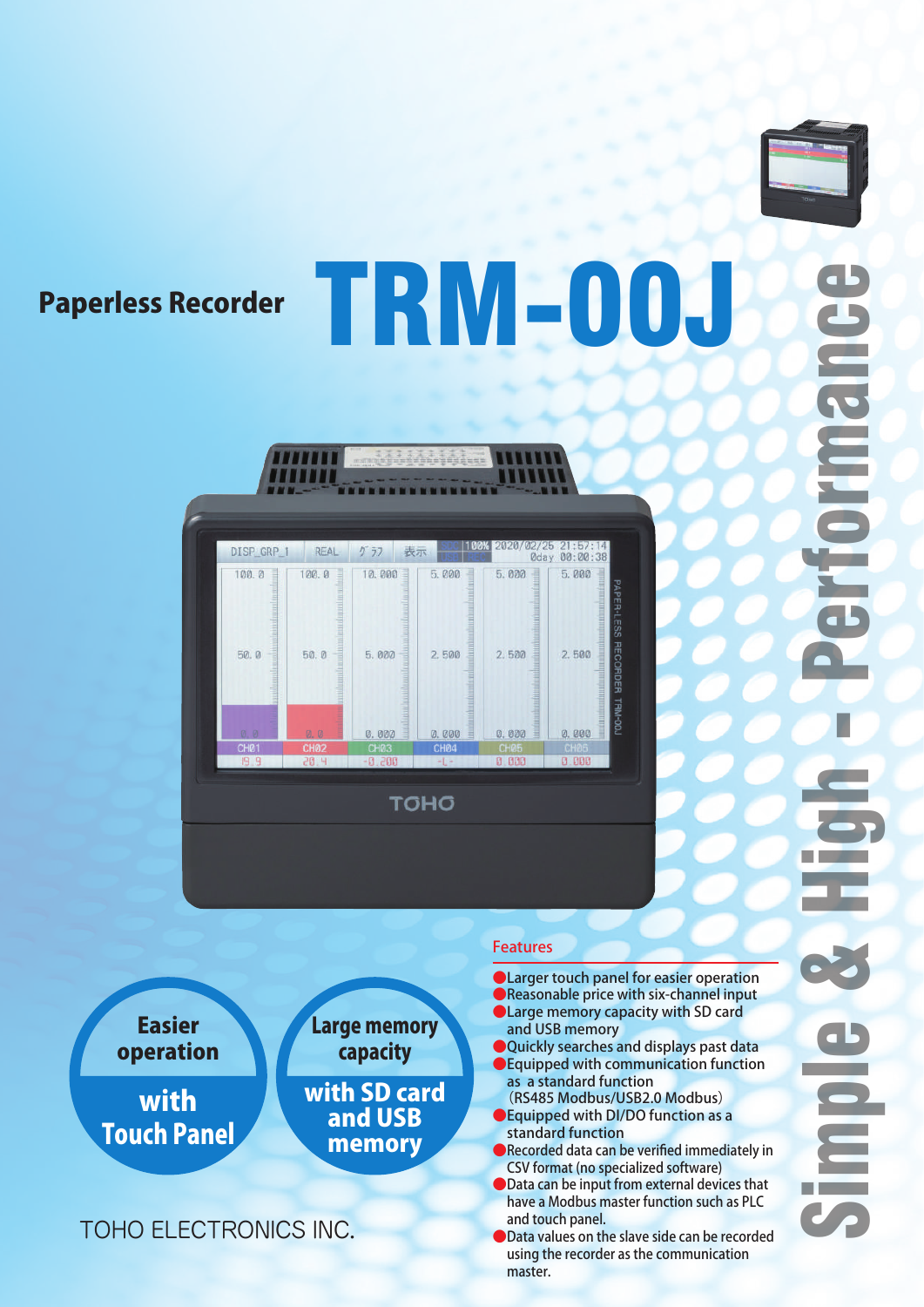# TRM-00J **Paperless Recorder**



TRM-00J is a paperless recorder that displays measurement data on an LCD on a real-time basis and saves them into an SD card/USB memory.

Touch panel LCD for easier operation.

Inputs such as thermocouple, RTD and DC voltage/current can be set at user's will for each channel.

It can also redisplay data that has been saved in SD card/USB memory.

#### **Features**

#### **●Large touch panel for easier operation**

User-friendly recorder with intuitive handling through a 7-inch wide TFT color LCD (800  $\times$  480 dots) touch panel.

#### **●Large memory capacity with SD card and USB memory**

Measurement data will first be stored in the internal memory. Data will be written into either SD memory card or USB memory at each file recording cycle or upon stopping of recording.

Approximately 2.5 years' worth of data can be collected continuously with the memory capacity of 4GB.

(Conditions: 6 input points, 5 seconds of data record cycle, 1 hour of file recording cycle, maximum/minimum record, alarm, and no event such as message)

#### **●Quickly searches and displays past data**

Historical trend indication displays the past time data currently recorded as well as data recorded in the past from the file.

#### **●Various displays**

Users can switch the display mode between bar graph, trend, and digital on a per-group basis in accordance with the subject of measurement.

#### **●Size**

185(W)×160(H)×188(D)mm 1.4㎏

#### **●Reasonable price with six-channel input**

13 kinds of thermocouples, 2 kinds of RTDs, and 8 kinds of DC voltage/ current input (shunt resistance required) can be recorded up to 6 points.

**●LCD shutoff function**

Automatically shuts LCD off if no operation is made to a unit for a specific period. It can prolong the life of the backlight. It can also reduce power consumption while the light is turned off

- **●Equipped with communication function as a standard** RS485 Modbus/USB2.0 Modbus is possible.
- **●Equipped with DI/DO function as a standard**
- **●Recorded data can be verified immediately in CSV format (no specialized software)**
- **●Data can be input from external devices that have a Modbus master function such as PLC and touch panel.** Setting / measurement data can be written. DO can be controlled and DI can be read.
- **●Data values on the slave side can be recorded using the recorder as the communication master.**

It can record readable data of our TTM series and other Modbus protocol compatible devices.

#### **Specifications**

#### **●Input Specifications**

Number of Input Points: 6

Input Circuit: Input Mutual

Insulation Measurement Cycle: 100 ms

Input Type: DC voltage, DC current (shunt resistor is required),

Thermocouple and RTD

- Switching of Input Type: Set from the setting menu, which will be displayed by pressing the MENU button at the front side of the recorder
- Burnout Function: Originally equipped with thermocouple and mV voltage input

Functions can be enabled/disabled.

The record will be made to swing over to the 100% side upon disconnection of the input.

```
CMRR : 120dB or higher
NMRR : 40dB or higher
```
Allowable Signal Source Resistance: If burnout function is ON, effect is approximately 0.18  $\mu$  V/ $\Omega$ . Lead wire resistance of RTD is less than 5 $\Omega$ . Input Filter Function: Can be set individually per channel (primary delay filter); time constant can be set with between 0.0 second and 99.9 seconds.

Scaling Function: Available at DC voltage/current input Scalable Range: ±32767 Position of Decimal point

can be set freely

Unit Symbol: Selectable from preset units

Square Root Operation Function: Performs square root operation for the input value of each channel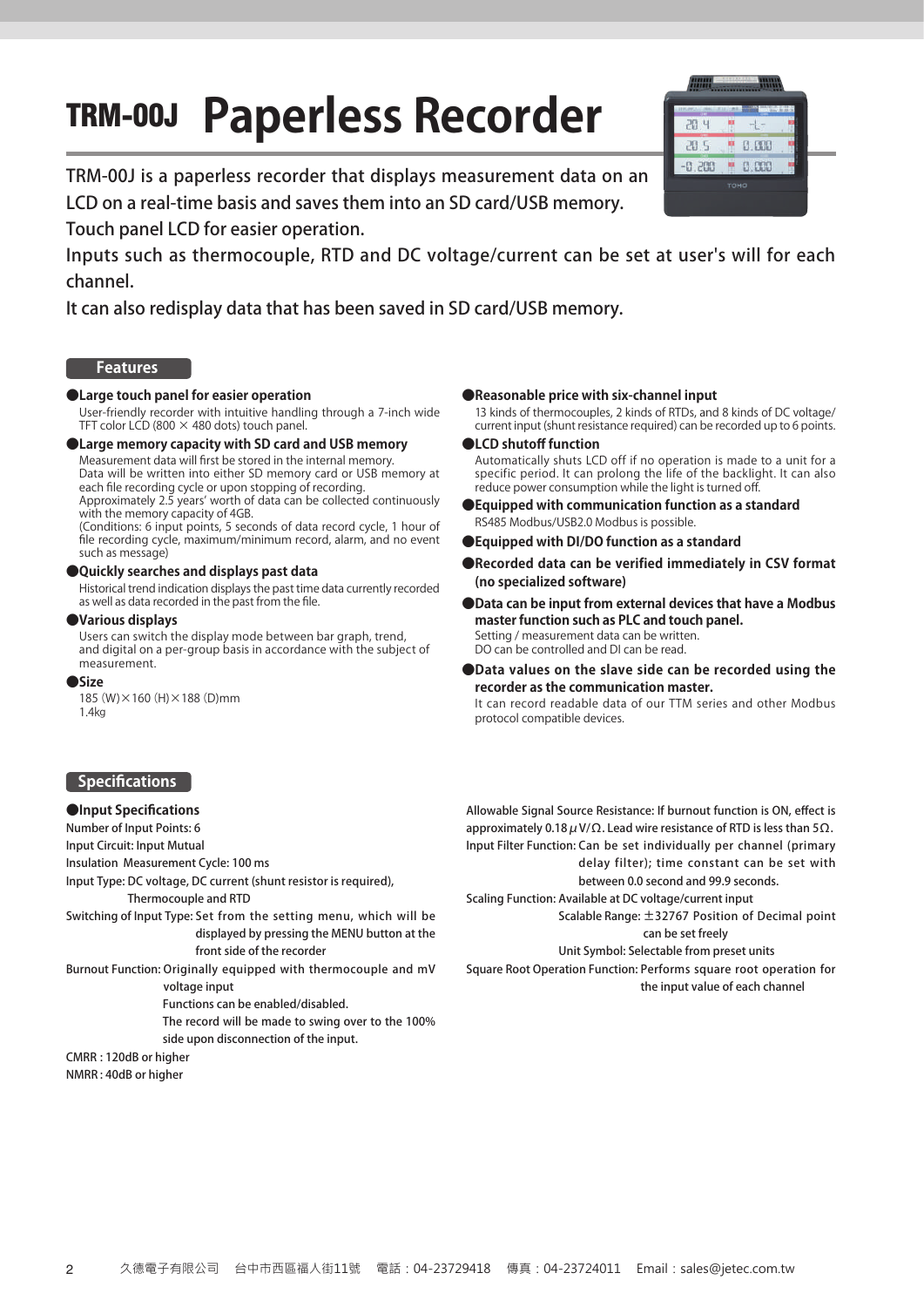#### **●Display Section**

Display Section: 7-inch wide TFT color LCD (800×480 dots) touch

panel with backlight Brightness can be adjusted. LCD may have some picture elements that light at all times or do not light at all. Also, due to the characteristic of LCD, its screen brightness may be uneven. Please note that these are not defects.

Display Color: 16 colors

Display Language: Select Japanese/English from the setting screen (default is Japanese) Service life of backlight: 30,000 hours (life may be extended if LCD turnoff function is used)

Display Group: Number of Groups: 8

No. of Channels: Display setting of up to 6 channels per group are possible.

Real-time Trend Display: Displays the current measurement data in the form of graph Direction: Vertical or horizontal

#### **●Operation Button**

Number of Buttons: 3 (can be operated by opening the cover at the lower portion of the front side of the recorder)

Function: REC: Starts/stops the recording MENU: Displays setting screens FUNC: Executes the preassigned function

#### **●Recording Function**

External Memory: SD Memory Card (Compatible with SD/SDHC standards Class 6 and higher)

> USB Memory (Compatible with USB 2.0 standards) Internal Memory: 4GB

Memory Capacity: SD Memory Card: SD Standard: Max. 2GB SD Memory Card: SDHC Standard: Max. 32GB USB Memory: Max. 32GB

- Recording Method: Starts the recording by pressing the REC button. New file with a new file name will be created whenever the recording starts.
- Main Memory: Records each channel data for the 8 main record groups that were set in the Display Group. Contents of the record are trend data, event data,

Data Recording Cycle: Can select the data recording cycle between 100msec. and 60 min.

and message data.

- File Recording Cycle: Recorded data will first be stored in the internal memory. Data will be written into either the SD memory card or USB memory at each file recording cycle or upon stopping of recording. Allows the user to select the data saving period of one record file between 10 minutes and 1 year.
- Trend Data: Among measurement data sampled at the measurement cycle, the average value, moment value, or min/max measurement value will be saved.
- Other Recorded Data: Alarm information and message records

#### **●Alarm Functions**

No. of Settings: Can set up to 4 points per channel

Alarm Type: Maximum Limit, Minimum Limit, Abnormal Data

Display: Shows at the digital display section when the alarm occurred. Displays in red at the right frame of the horizontal trend display screen and at the lower frame of the vertical trend display screen.

Can select between display/nondisplay of numeric value and scale

Historical Trend Display: Displays the past measurement data in the form of graph

Direction: Vertical or horizontal

Can select between display/nondisplay of numeric value and scale

Bar Graph Display: Displays the current measurement data in the form of a vertical bar graph

Digital Display: Displays the current measurement data (value) in an enlarged size

Displays the alarm number.

Event History: Displays alarm history, message data, and self-diagnosis Parameter Display/Setting: Displays the setting data by the front menu button

Tag Display: Number of Displayable Characters: Max. 11 characters (Number of Inputtable Characters: 29)

Recording Capacity: Recording is possible for time durations listed below under the following conditions.

- [Condition] -No. of Input Points: 6
- Recording Type: Record maximum/minimum value – No occurrence of an event, such as an alarm and a message

| <b>SD Memory Card</b><br>/USB Memory |           |           | 4G B    |           |          |
|--------------------------------------|-----------|-----------|---------|-----------|----------|
| <b>File Saving Cycle</b>             |           | 1 hr.     |         |           | 1 dav    |
| Data Recording Cycle                 | 1 sec.    | 2 sec.    | 5 sec.  | 10 sec.   | 1 min.   |
| <b>Recording Capacity</b>            | $0.5$ yr. | $1.0$ yr. | 2.5 yr. | $5.0$ vr. | 30.0 yr. |

※ Recording beyond the product's life shall not be guaranteed.

- Memory Usage Capacity Display: Displays the usage of internal memory, SD memory card, or USB memory in % at the screen of the recorder. When the recording area of SD memory card/USB memory is full, data will be recorded into the internal memory instead of the SD/memory card by overwriting the old data. When the recording area of the internal memory is full, the user has the option to either stop the recording or continue with the recording by deleting records from the oldest data.
- Data Format: CSV (CSV format allows the data to be read directly by MS Excel and other application software)
- CSV Format: Approximately 120 bytes per sample (upon inputting 6 channels and recording max./min.)

Format: FAT16/FAT32

Hysteresis: Can be set with 0.0 to 3276.7℃ or 0 to 32767 (digit) Alarm Output: Common Alarm Output 1 point (Open collector output) Contact Rating: 30V DC 20mA/point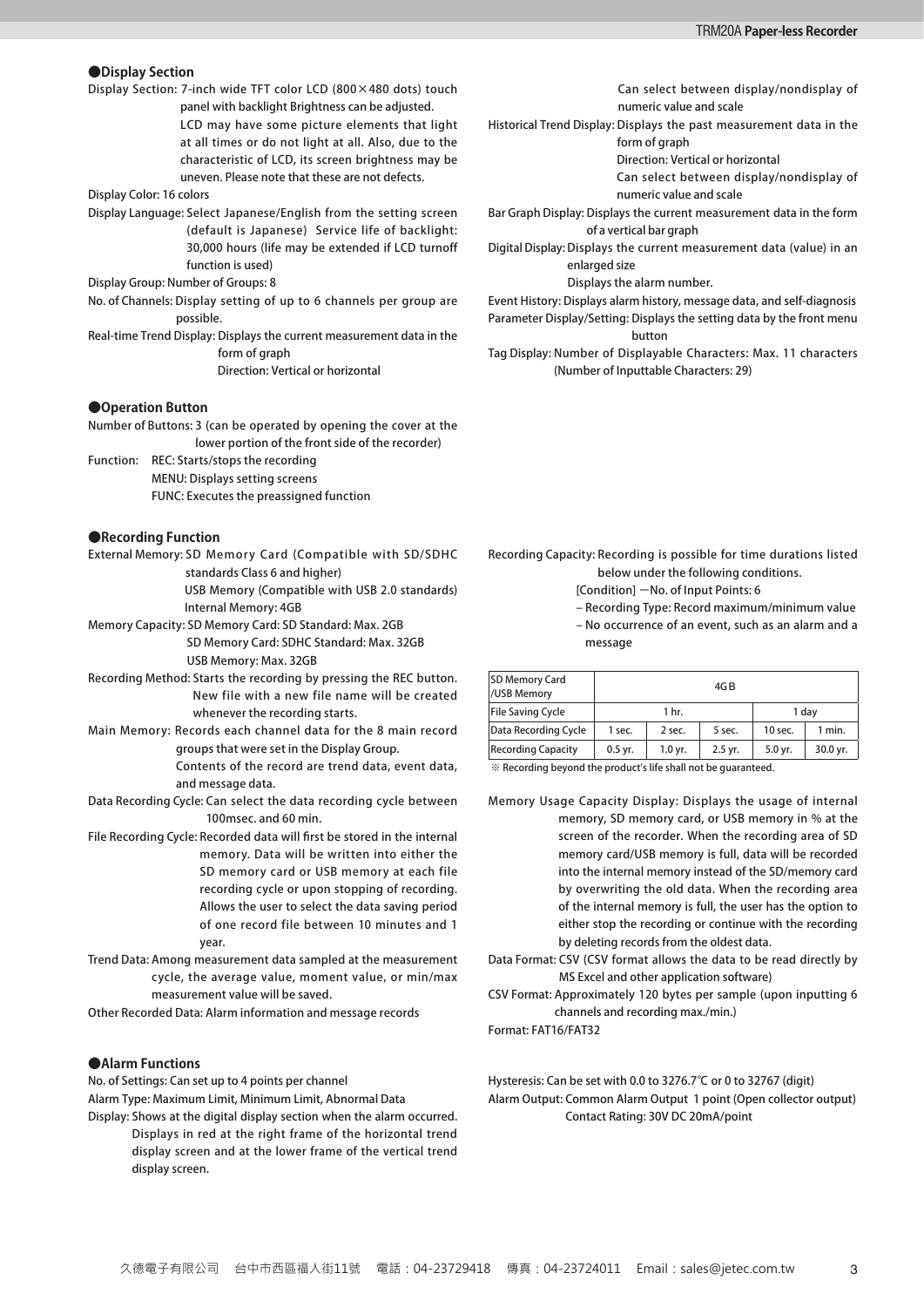Rated Power Voltage: 100 to 240V AC Operation Voltage Range: 85 to 250V AC Power Frequency: 50/60Hz (Shared) Power Consumption: Approx. 32VA (AC250V) **●Power Supply Section**

#### **●Structure**

Installation Method: Panel Embedded Mounting (Vertical Panel) Installation Posture: The rear side 0 to 30 degrees, the right and left horizontal. Panel Thickness: 2 to 7mm Material: PC-ABS for both case and bezel

#### **●Normal Operation Condition**

Power Voltage: 85 to 250V AC Ambient Temperature: 0 to 50℃ Ambient Humidity: 20 to 80%RH

#### Color: Grey Dimensions: 185 (W)  $\times$  160 (H)  $\times$  188 (D) mm Weight: 1.4kg External Terminal Board: M4 screw terminal

Warm-up Time: 30 minutes or more from the time the power is turned ON

- Clock: With calendar function (calendar year) Accuracy of ±3.8ppm or less (Monthly error: Approx. 10 seconds) Memory Backup: Parameters will be saved in the internal flash memory **●Others**
- Clock will be backed up by the built-in lithium battery (Battery life when not in use: Approx. 5 years)

#### **●Compatible Standards**

Dustproof and Waterproof Standard: Based on JIS C0920 IP54 (Front Panel)

#### **●Transportation and Storage Conditions**

Temperature: –10 to 60℃ (without freezing and condensation) Humidity: 5 to 90%RH

#### **●Additional Functions**

■Communication

Communication Standard: RS-485 Communication Function: Electrical Specifications: Based on EIA RS-485 Protocol: Modbus RTU, Modbus ASCII, TOHO Communication Method: Two-wire half-duplex: Start– stop synchronization Data Type: Data Length: 7, 8bits Stop Bit: 1, 2bit Parity: Odd, even, none Communication Speed: 2400, 4800, 9600, 19200, and 38400bps Maximum Number of Units that Can Be Connected: 32 units including master (multidrop) Communication Distance: Up to 500m (Total

extension)

#### ■DI Input/DO Output

- DI: Nonvoltage Contact Input (9 points), common Photocoupler-driven 5V DC Approx. 9mA/point The following controls are possible by contact input (ON/OFF pulse time 500ms or greater): ① Start/stop recording ② Set messages
	- ③ LCD backlight ON/OFF

Connection Type: Connector (40 pins, DI/DO mixed)

Insulation Resistance: 20MΩ or higher (between each terminal and ground at 500V DC) Voltage Endurance: Between Input Terminals . . . 500V AC for 1 minute Between power supply terminal and ground . . .

2000V AC for 1 minute Between input terminal and ground . . . 500V AC for 1 minute

Vibration: 10 to 60Hz 2.45m/s2 or less Impact: 249m/s or less (while inside the package)

Connection Type: M4 Terminal board Communication Standard: USB 2.0 Communication Function: Protocol: Modbus RTU, Modbus ASCII, TOHO Communication Method: Two-wire half-duplex: Start– stop synchronization Data Type: Data Length: 7, 8bits Stop Bit: 1, 2bit Parity: Odd, even, none Communication Speed: 2400, 4800, 9600, 19200, and 38400bps Maximum Number of Units that Can Be Connected: One to one Maximum Communication Distance: 3m Connection Type: USB Micro B terminal

DO: Open Collector Output (12 points) common Contact Rating: 30V DC 20mA/point Can be designated as an alarm output Connection Type: Connector (40 pins, DI/DO mixed)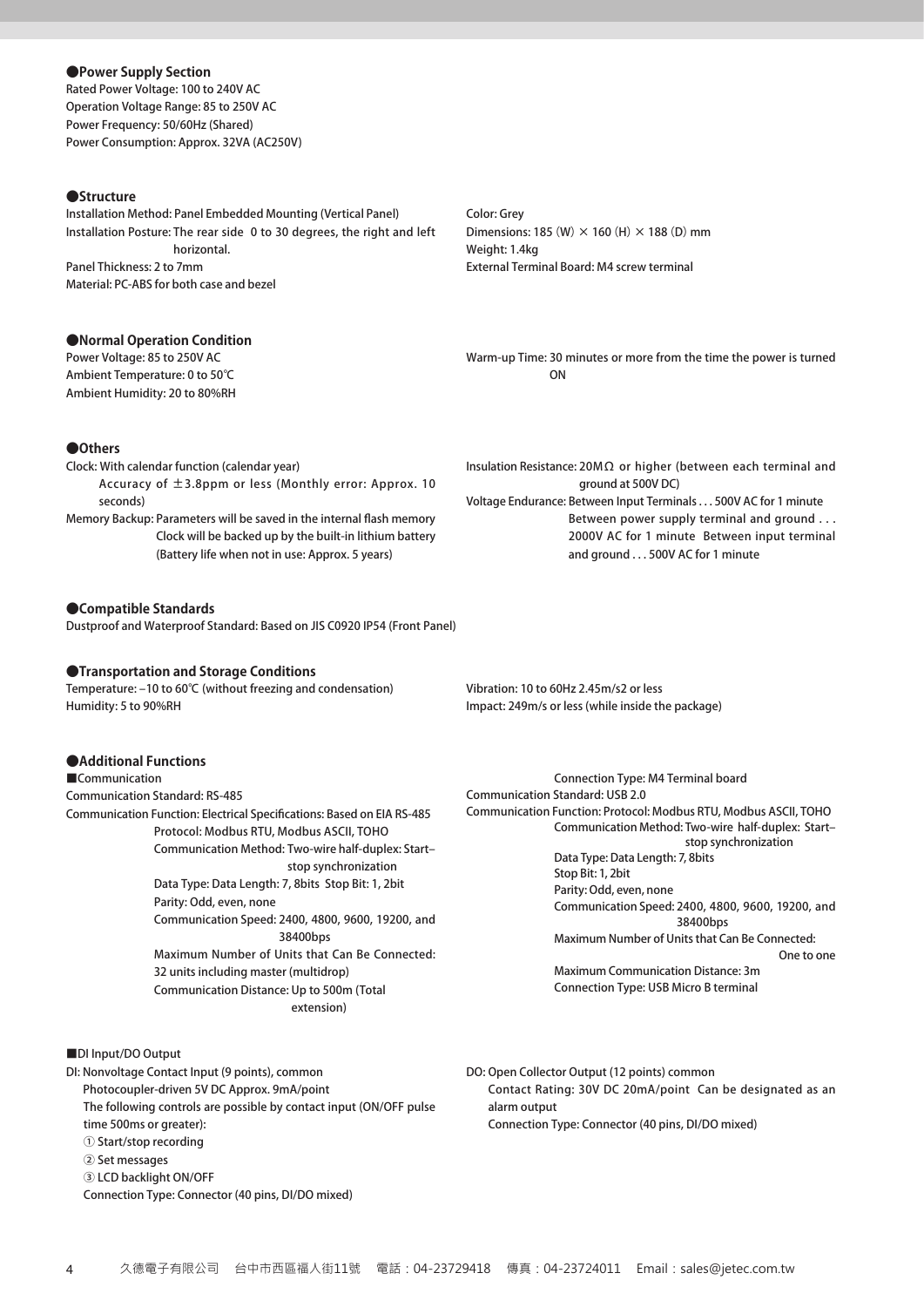#### **Measuring Range**

| <b>Type</b>            | <b>Measuring Range</b> | <b>Maximum</b><br><b>Resolution</b> | <b>Accuracy Rating</b><br>(For FS)                                                                 | <b>Remark</b>                                                                     |  |  |  |  |
|------------------------|------------------------|-------------------------------------|----------------------------------------------------------------------------------------------------|-----------------------------------------------------------------------------------|--|--|--|--|
| mV                     | $-10.00$ to $+10.00$   | $10 \mu V$                          |                                                                                                    |                                                                                   |  |  |  |  |
| mV                     | $0.00$ to $+20.00$     | $10 \mu V$                          |                                                                                                    |                                                                                   |  |  |  |  |
| mV                     | $0.00$ to $+50.00$     | $10 \mu V$                          |                                                                                                    |                                                                                   |  |  |  |  |
| $\mathsf{V}$           | $-1.000$ to $+1.000$   | $1m$ V                              | $\pm$ (0.1% +1digit)                                                                               |                                                                                   |  |  |  |  |
| $\mathsf{V}$           | $-10.00$ to $+10.00$   | 10 <sub>m</sub> V                   |                                                                                                    |                                                                                   |  |  |  |  |
| $\mathsf{V}$           | $-0.00$ to $+10.00$    | $10m$ V                             |                                                                                                    |                                                                                   |  |  |  |  |
| mA                     | 4.00 to 20.00          | 0.01mA                              |                                                                                                    |                                                                                   |  |  |  |  |
| K                      | $-200.0$ to $+1372.0$  | $0.1^{\circ}C$                      |                                                                                                    |                                                                                   |  |  |  |  |
| $\mathbf{I}$           | $-200.0$ to $+1200.0$  | $0.1^{\circ}C$                      |                                                                                                    |                                                                                   |  |  |  |  |
| T                      | $-200.0$ to $+400.0$   | $0.1^{\circ}C$                      |                                                                                                    |                                                                                   |  |  |  |  |
| E                      | $-200.0$ to $+1000.0$  | $0.1^{\circ}C$                      | $\pm$ (0.1% + 1 digit)<br>Provided that -200.0 to<br>$0.0^{\circ}$ C is                            | *1 0 to 200 °C : $\pm$ (0.15% + 1 digit)<br>*2 0 to 400℃:4% 400 - 800℃:±          |  |  |  |  |
| $\mathsf{R}$<br>$*1$   | $-50.0$ to $+1768.0$   | $0.1^{\circ}C$                      |                                                                                                    | $(0.15\% + 1$ digit)<br>$*3 \pm (0.2\% + 1$ digit)                                |  |  |  |  |
| $\mathsf{S}$<br>$*1$   | $-50.0$ to $+1768.0$   | $0.1^{\circ}C$                      |                                                                                                    |                                                                                   |  |  |  |  |
| B<br>$*2$              | $0.0$ to $+1800.0$     | $0.1^{\circ}C$                      | $\pm$ (0.15% + 1 digit)                                                                            | *4 0 to 300 °C : $\pm$ (0.15% + 1 digit) 300<br>to 800°C : $\pm$ (0.8% + 1 digit) |  |  |  |  |
| $\mathsf{N}$           | $-200.0$ to $+1300.0$  | $0.1^{\circ}C$                      |                                                                                                    |                                                                                   |  |  |  |  |
| $\cup$                 | $-200.0$ to $+400.0$   | $0.1^{\circ}C$                      |                                                                                                    |                                                                                   |  |  |  |  |
| L                      | $-200.0$ to $+900.0$   | $0.1^{\circ}C$                      |                                                                                                    |                                                                                   |  |  |  |  |
| <b>WRe5-26</b><br>$*3$ | $-0.0$ to $+2300.0$    | $0.1^{\circ}C$                      |                                                                                                    |                                                                                   |  |  |  |  |
| PR40-20<br>$*4$        | $-0.0$ to $+1880.0$    | $0.1^{\circ}C$                      | $\pm (0.2\% + 1$ digit)                                                                            |                                                                                   |  |  |  |  |
| PL II                  | $-0.0$ to $+1390.0$    | $0.1^{\circ}$ C                     | $\pm$ (0.1% + 1 digit)<br>Provided that -200.0 to<br>$0.0^{\circ}$ C is<br>$\pm$ (0.15% + 1 digit) |                                                                                   |  |  |  |  |
| Pt100                  | $-200.0$ to $+850.0$   | $0.1^{\circ}C$                      |                                                                                                    |                                                                                   |  |  |  |  |
| JPt100                 | $-200.0$ to $+510.0$   | $0.1^{\circ}C$                      | $\pm$ (0.1% +1digit)                                                                               |                                                                                   |  |  |  |  |

※ Connect shunt resistor upon current input.

Thermocouple Standard: K, J, T, E, R, S, B, and N are JIS C 1602-2015; U and L are DIN; and WRe-26 and PR40-20 are ATSM

RTD: Pt100 and JPt100 are JIS C1604-2013

[Caution]

Applicable under basic conditions. Accuracy of the reference junction compensation will not be included in the digital display accuracy. Accuracy of the reference junction compensation shall be the following:

・Accuracy of the reference junction compensation: R, S, B, PR40-20, WRe5-26: ±1℃

K, J, T, E, N, U, L, PL II∶±0.5℃

・Basic Conditions: Ambient Temperature: 23℃±2℃

Ambient Humidity: 55±10% RH

Power Voltage: 85 to 250V AC

Power Frequency: 50/60Hz ±1%

Warm-up Time: 30 minutes or more from the time the power is turned ON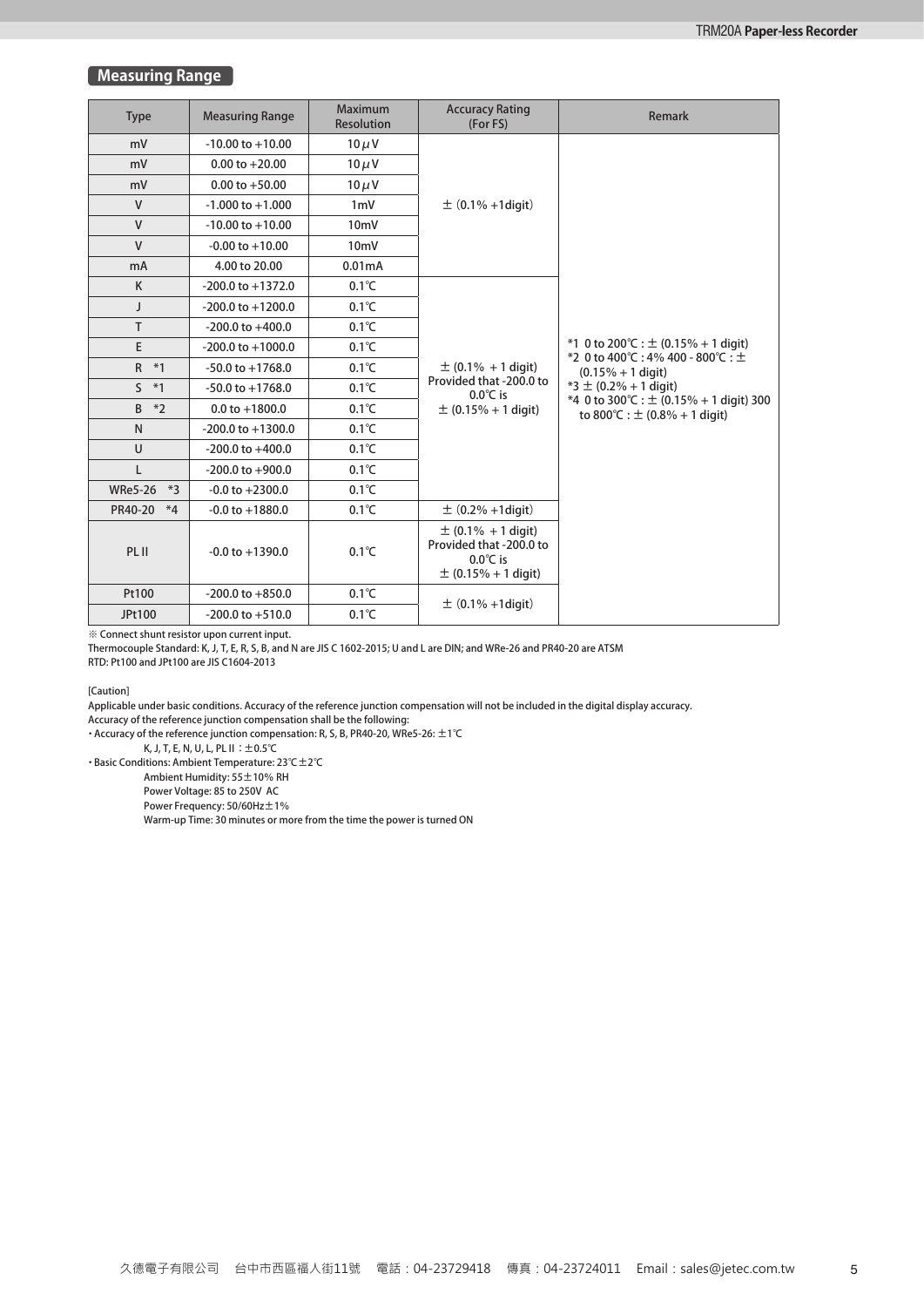# **External Size**



138

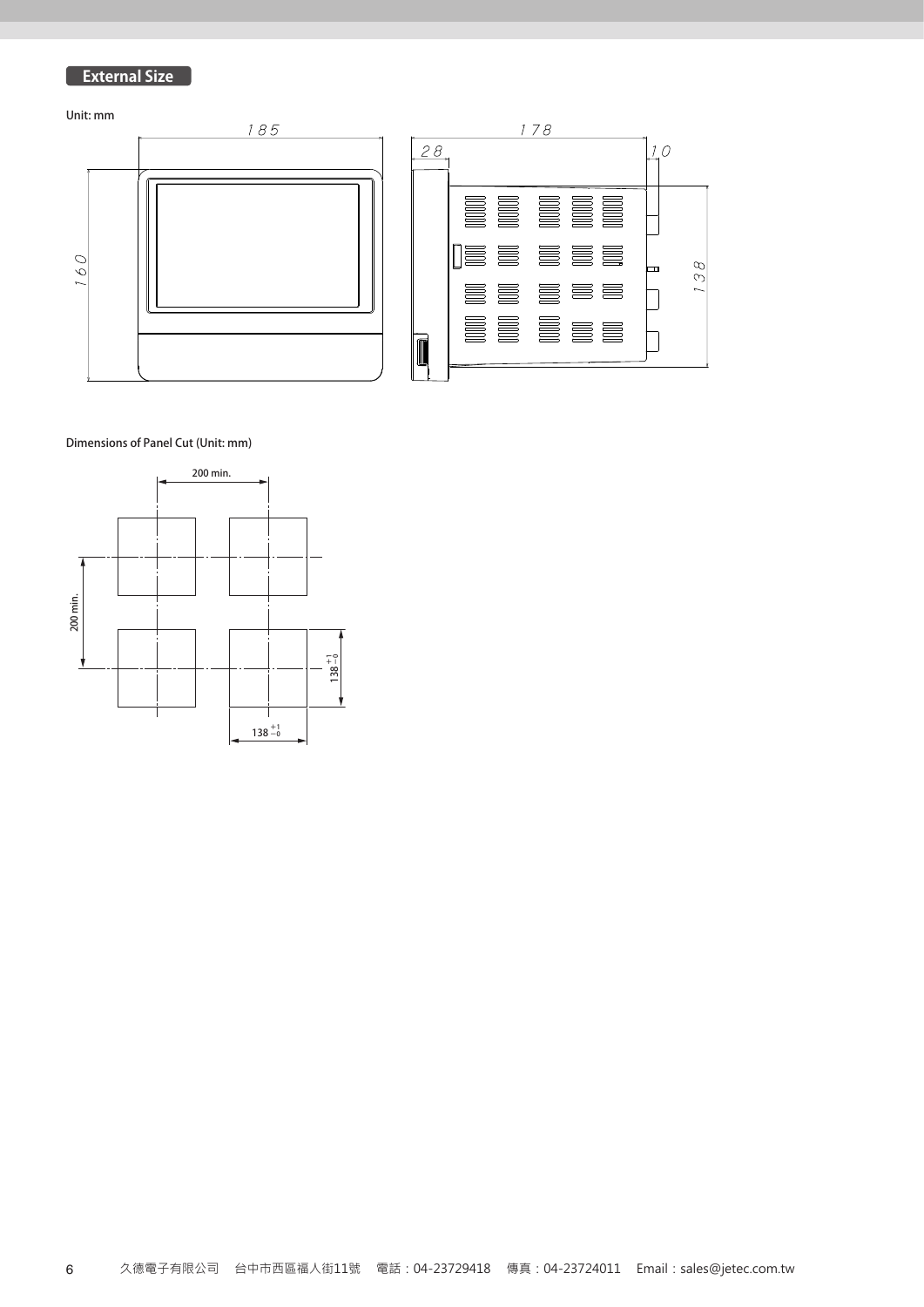#### **Terminal Layout**  $\blacksquare$ + - 熱電対・mV



【Terminal Block Array】

้อ.. พงกิ่งงกัลge contact input (ร points), commo<br>DO: Open Collector Output (12 points), common DI: Nonvoltage Contact Input (9 points), common

| Pin No.        | Signal Name     | Pin No. | <b>Signal Name</b> |
|----------------|-----------------|---------|--------------------|
| 1              | DI1             | 21      | DO1                |
| 2              | DI2             | 22      | DO <sub>2</sub>    |
| 3              | DI3             | 23      | DO <sub>3</sub>    |
| $\overline{4}$ | DI4             | 24      | DO <sub>4</sub>    |
| 5              | DI <sub>5</sub> | 25      | DO <sub>5</sub>    |
| 6              | DI <sub>6</sub> | 26      | DO <sub>6</sub>    |
| $\overline{7}$ | DI7             | 27      | DO <sub>7</sub>    |
| 8              | D <sub>18</sub> | 28      | DO <sub>8</sub>    |
| 9              | DI <sub>9</sub> | 29      | DO9                |
| 10             | <b>NC</b>       | 30      | DO10               |
| 11             | <b>NC</b>       | 31      | DO11               |
| 12             | <b>NC</b>       | 32      | DO12               |
| 13             | DI_COM          | 33      | DO_COM             |
| 14             | DI_COM          | 34      | DO_COM             |
| 15             | DI_COM          | 35      | DO_COM             |
| 16             | DI_COM          | 36      | DO_COM             |
| 17             | DI_COM          | 37      | DO_COM             |
| 18             | DI COM          | 38      | DO_COM             |
| 19             | DI_COM          | 39      | DO_COM             |
| 20             | DI COM          | 40      | DO COM             |







(SD/RD+) (SD/RD-)

Note: Attach the terminator at the end station.

| Input                        |                                                                                                 |                                                                                                  |                                                                                  |
|------------------------------|-------------------------------------------------------------------------------------------------|--------------------------------------------------------------------------------------------------|----------------------------------------------------------------------------------|
| $($ Slot 2 $)$<br><b>RTD</b> | CH.4<br>22<br>23<br>21<br>B<br>$\mathsf{A}^\mathsf{O}$<br>$\overline{\underline{\mathsf{B}}}$ . | CH.5<br>25<br>26<br>24<br>$\mathsf{B}^\heartsuit$<br>$\mathsf{A}^\mathsf{O}$<br>$\overline{\S}$  | CH.6<br>28<br>29<br>27<br>$\mathsf{A}^\mathsf{O}$<br>$\sqrt{\frac{9}{5}}$ .<br>B |
| Thermocouple·mV              | ÷9                                                                                              | ÷۹                                                                                               | ÷۹                                                                               |
| Voltage V                    |                                                                                                 |                                                                                                  | $\overline{\phantom{a}}^{\circ}$                                                 |
|                              |                                                                                                 |                                                                                                  |                                                                                  |
| $($ Slot 1 $)$<br><b>RTD</b> | CH.1<br>13<br>12<br>B<br>$\hat{\mathcal{S}}$<br>$A^{\tilde{Q}}$                                 | CH.2<br>16<br>14<br>15<br>$A^{\tilde{Q}}$<br>$\hat{\mathcal{S}}_{\underline{\mathbf{g}}}$ ,<br>B | CH.3<br>17<br>19<br>18<br>$A^{\circ}$<br>$\mathbf{g}$<br>вP                      |
| Thermocouple·mV              | ÷۴                                                                                              | ÷۹                                                                                               |                                                                                  |
| Voltage V                    | $\mathcal{Q}_-$                                                                                 | c                                                                                                | $\circ$                                                                          |